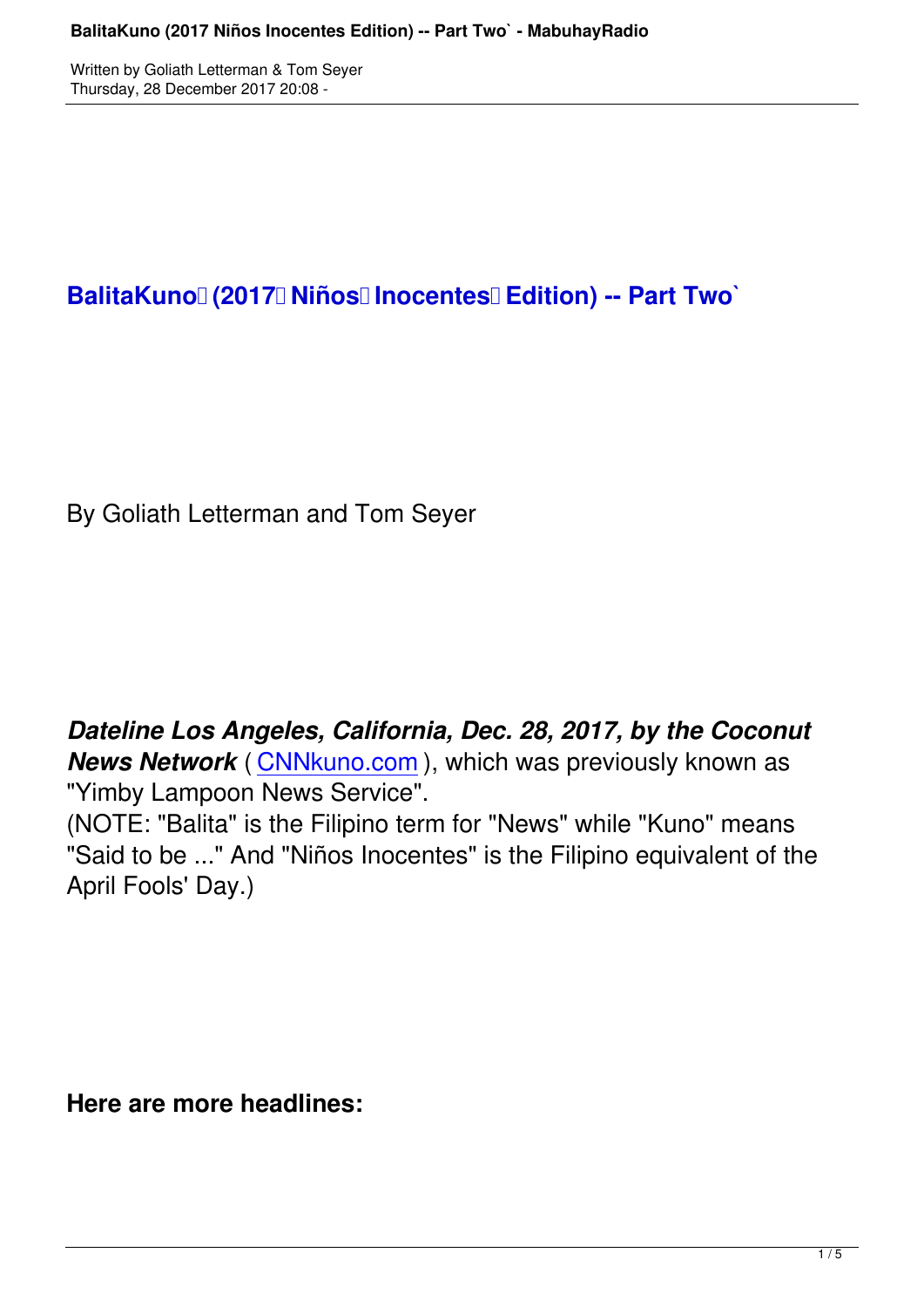Written by Goliath Letterman & Tom Seyer Thursday, 28 December 2017 20:08 -

**\*\*** Democrats Urge Immediate "Bombing" of North Korea

**\*\*** President Trump To Build Second Wall To Keep Out More Hispanic Immigrants

**\*\*** Evangelical Supporters of President Trump To Organize a New **Church** 

**\*\*** Catholic Bishops To Cut Length of the Homily

**\*\*\*\* Democrats Urge Immediate "Bombing" of North Korea**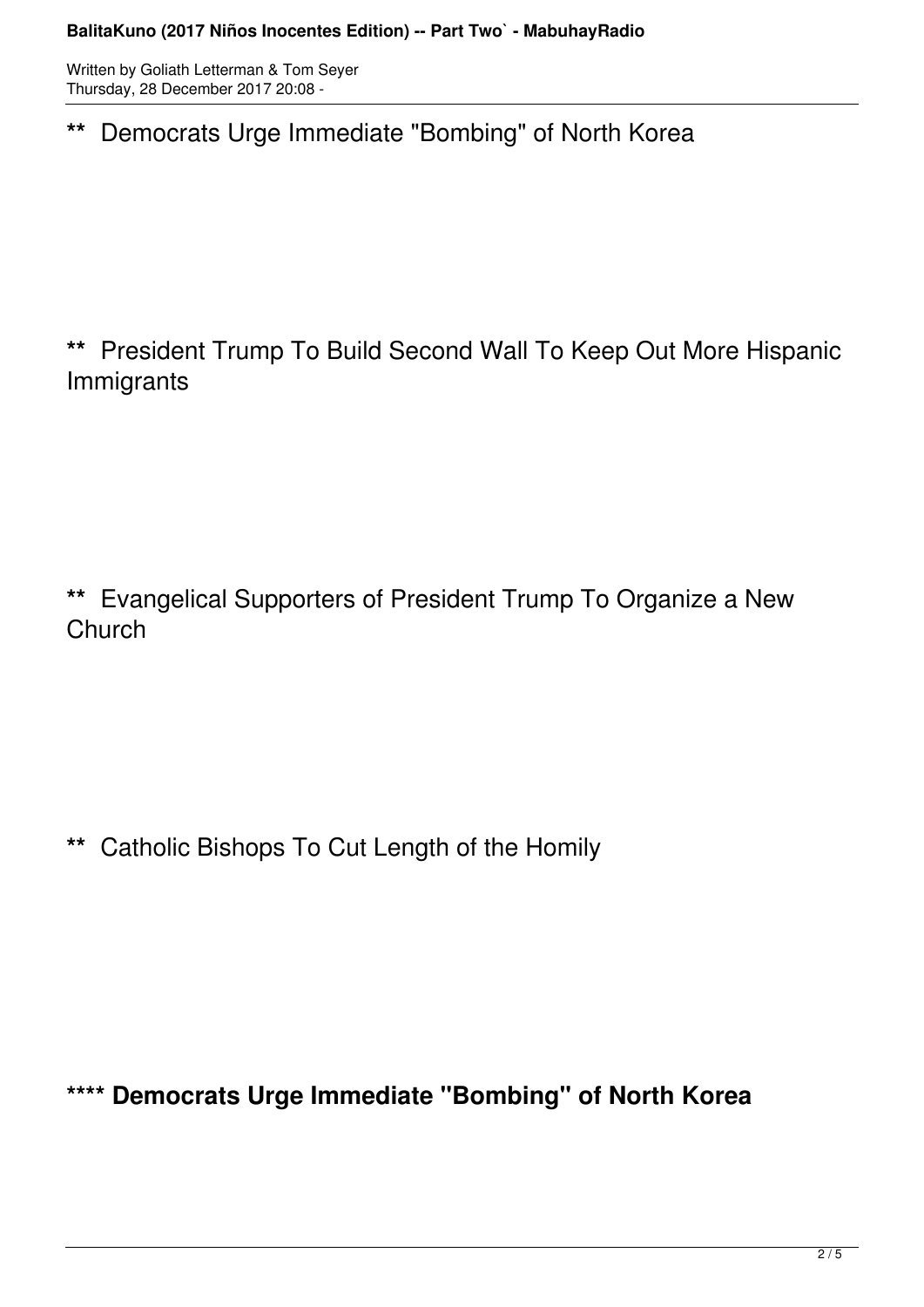Written by Goliath Letterman & Tom Seyer Thursday, 28 December 2017 20:08 -

 Congressional leaders from the Democratic Party are urging President Donald J. Trump to order the U.S. Air Force to drop immediately thousands of "cluster bombs" all over the North Korea. In view of apparent national famine being experienced by the North Koreans, the Democratic-Party version of the "cluster bombs" are to carry well-packed "Kimchi" (Korean fermented veggies such as cabbage), "Bulgogi" (Korean marinated beef barbecue) and other favorite Korean delicacies like Spam, corned beef and other dry foodstuff like noodles.

 The White House and the Joint Chiefs of Staff have yet to comment on the proposal allegedly made by the Democratic minority leaders of the U.S. Congress.

**\*\*\*\* President Trump To Build Second Wall To Keep Out More Hispanic Immigrants**

 CNNkuno investigative reporters are also evaluating reports that the Trump Administration may announce in January 2018 the building of a Second Trump Wall between Florida and Cuba to stop alleged new attempts for Cuban refugees to sail to the Continental United States (CONUS) in the coming year. Obviously, the reported "Second Trump Wall" will be a floating barrier.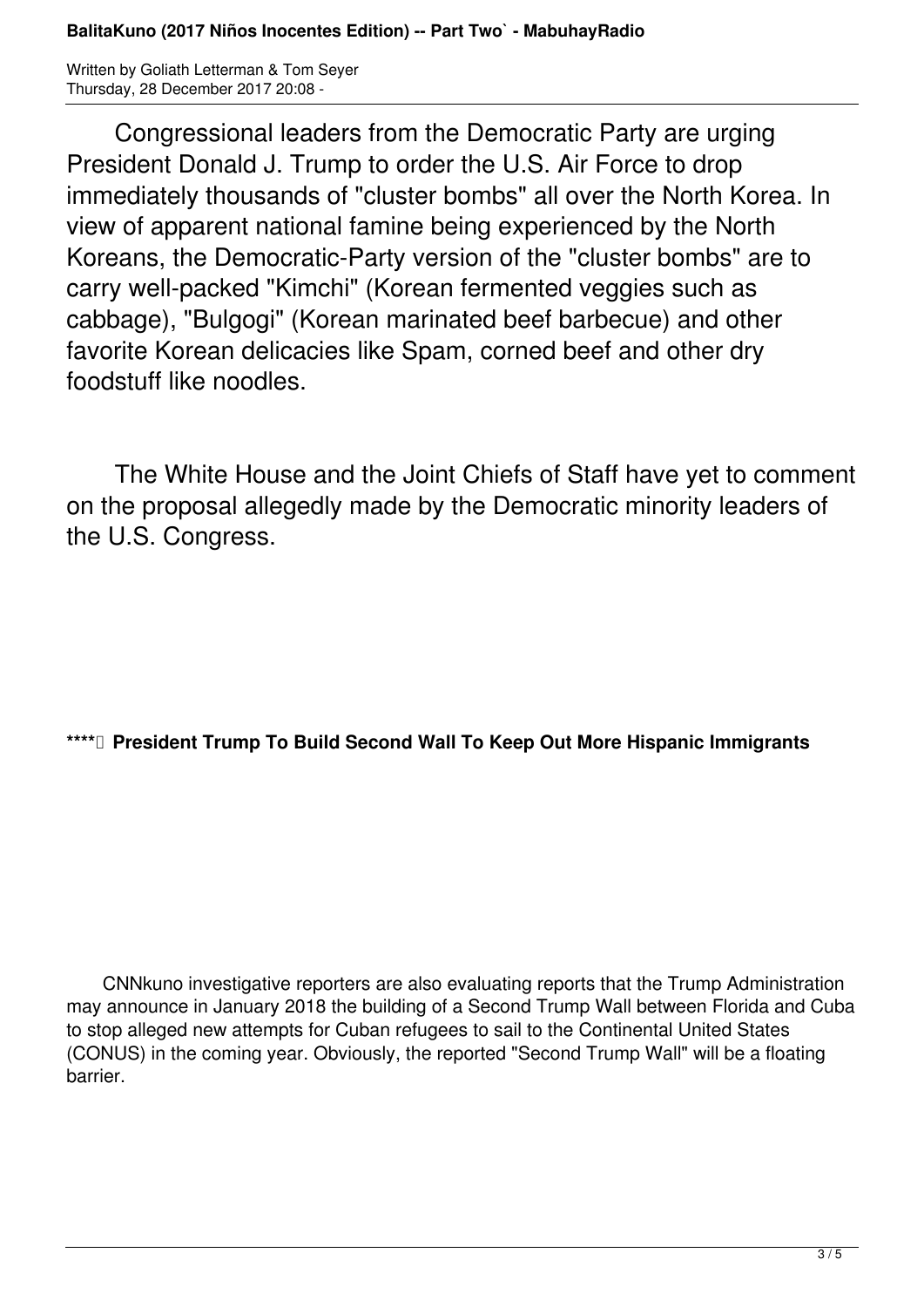Written by Goliath Letterman & Tom Seyer Thursday, 28 December 2017 20:08 -

## **\*\*\*\* Evangelical Supporters of President Trump To Organize a New Church**

 CNNkuno investigative reporters are also trying to confirm if indeed Evangelical supporters of President Trump are set to launch a new Christian denomination. The new religious group is reportedly to be called the "Praisebyterian Church." Its worship will reportedly mainly consist in praising God, Jesus Christ and the Holy Ghost to high heavens. Then the church members will take turns praising each other and the leaders of the United States -- from The White House to the U.S. Congress and to state capitals.

## **\*\*\*\* Catholic Bishops To Cut Length of the Homily**

 In view of the protest launched by the "Born Against Movement," both the Catholic Bishops Conferences of the United States and the Philippines are said to adopt soon a limit on the length of the homily. Effective Easter 2018, which falls on April 1, 2018, all sermons will reportedly be restricted to five minutes and 55 seconds (per homily). Priests and even bishops violating the rule will be assessed a fine of \$5.55 per additional minute of the additional time spent on the sermon. In the Philippines, the priests and bishops violating the 5:55 rule will have their fine of 5 pesos and 55 centavos per extra minute. The fines are to be deducted from their stipend or salary being received by the prelates. To know more details about the "Born Against Movement," please go to this link: https://www.facebook.com/groups/209410105

## 878857